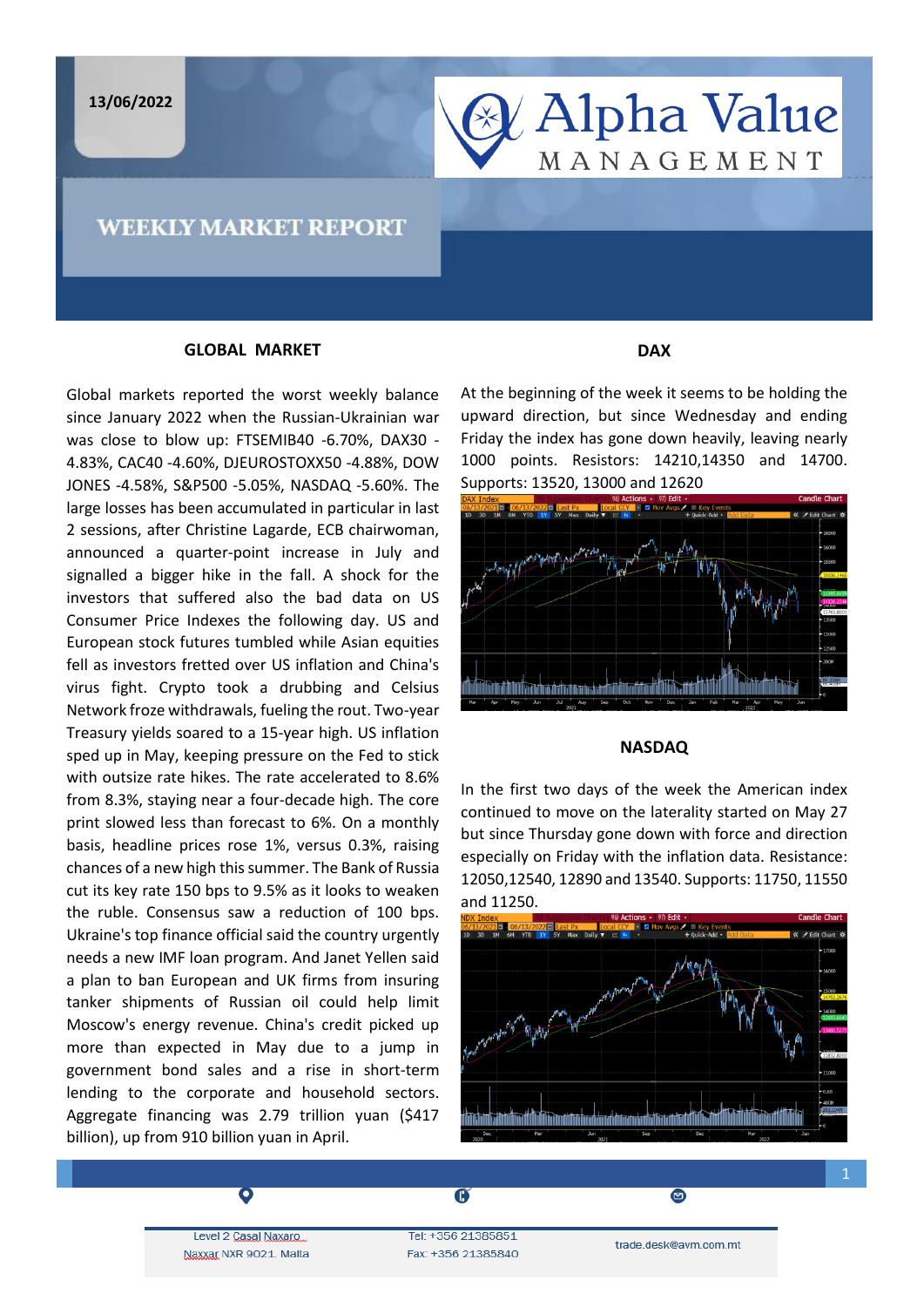



## **WEEKLY MARKET REPORT**

#### **EUR/USD**

The EUR/USD pair spent the past week flattening until Thursday afternoon, and precisely until the beginning of the speech given by Christine Lagarde (ECB President). After the first sentences, in fact, the Euro-currency began to drop rapidly due to the tenor of the words said. In particular, investors were shaken by the "hawkish" turn of the Eurozone monetary policy. The trend continued the following day after the publication of the US data on Consumer Price Index which highlighted another survey on historical values, so as to bring the aggregate figure to  $+8.6\%$  per annum and  $+1\%$  per month. Only the "core" component gave a timid sign of a slowdown.

The cross quickly fell to test area 1.0660 initially and 1.0625 soon after. Broken also sold this level, the greenback accelerated further towards the target of 1.0485. Now the path is open to 1.0450 where the medium term trend will be decided. Possible bounces towards 1.0550/1.0570.

**GOLD**

Gold gained as traders assessed the Federal Reserve's monetary tightening path after one US report showed continued high inflation while another suggesting cost pressures were battering household finances. The stronger-than-expected inflation will intensify pressure on the Fed to continue aggressive rate increases to tame price pressures. Bullion fell to the lowest in almost 3 weeks following the CPI print, but erased declines after the weaker-than-expected consumer sentiment report. Traders are now pricing in three substantial rate hikes through September. Higher borrowing costs typically weigh on gold, which bears no interest.

The movement of last week kept the technical picture unchanged; the 200-period mov. Av. held up on sales despite an intraday breach. Now we will have to wait for confirmations above 1'890/1'900 Usd/oz before shifting attention to the 1'920 Usd/oz level. A break down of 1'840 Usd/oz will activate sell orders.





Level 2 Casal Naxaro Naxxar NXR 9021. Malta

Ō

Tel: +356 21385851 Fax: +356 21385840

 $\overline{\mathbf{G}}$ 

trade.desk@avm.com.mt

 $\blacksquare$